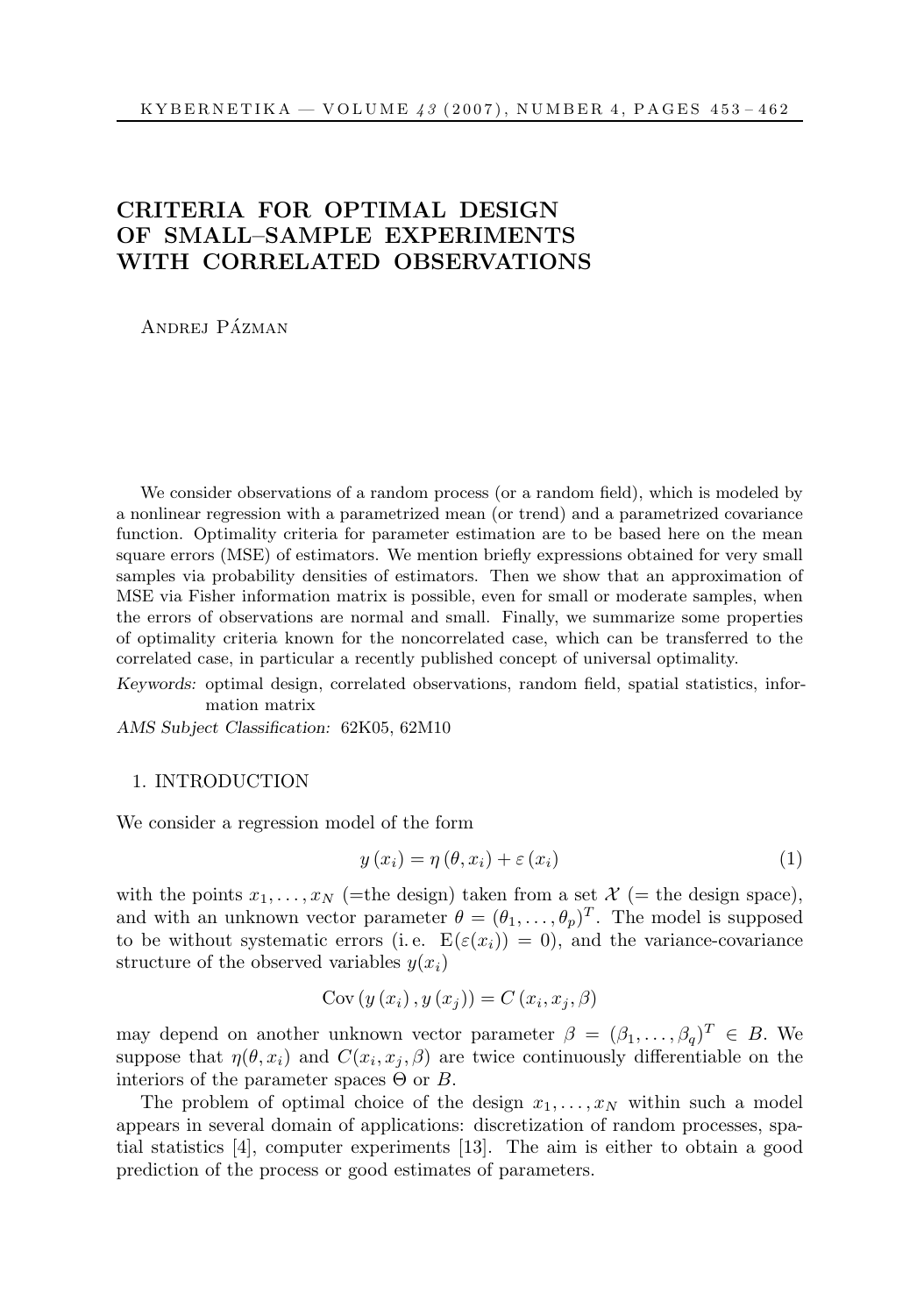We concentrate upon the second aim when designs are compared according to some optimality criteria, which are functions of the mean squares error matrix of the estimators  $\hat{\theta}$ ,  $\hat{\beta}$ ,

$$
\text{MSE}_{\theta,\beta} = \text{E}_{\theta,\beta} \left\{ \left[ \left( \begin{array}{c} \hat{\theta} \\ \hat{\beta} \end{array} \right) - \left( \begin{array}{c} \theta \\ \beta \end{array} \right) \right] \left[ \left( \begin{array}{c} \hat{\theta} \\ \hat{\beta} \end{array} \right) - \left( \begin{array}{c} \theta \\ \beta \end{array} \right) \right]^T \right\}.
$$

So the first problem is to express  $MSE_{\theta,\beta}$  in a computationally feasible form.

The problem is easy to solve in the particular case of a linear model

$$
\eta\left(\theta, x_{i}\right) = f^{T}\left(x_{i}\right)\theta\tag{2}
$$

with  $\Theta = \mathbb{R}^p$ , and with error covariances and variances not depending on  $\beta$ . The MSE of the minimum variance unbiased estimator  $\hat{\theta} = M^{-1}F^{T}y$  is equal to its variance,  $MSE_{\theta} = Var(\hat{\theta}) = M^{-1}$ , where  $M = F^{T}C^{-1}F$  is the information matrix,  $F^T = (f(x_1), \ldots, f(x_N)), \{C\}_{ij} = \text{Cov}(y(x_i), y(x_j)),$  and y is the vector of observed variables. An optimality criterion is usually expressed as a function  $\Phi$  of  $M$  (e.g.  $\Phi(M) = -\ln \det(M)$  for the D-optimality criterion,  $\Phi(M) = \text{tr}(M^{-1})$  for the Aoptimality criterion, etc.), and it does not depend on  $\theta$ .

In the nonlinear regression model with uncorrelated observations it is standard to express the optimality criteria again as functions of the information matrix. This is justified by the fact, that in the uncorrelated case replications of observations are allowed, and asymptotically (for large numbers of replications), under some regularity conditions, the maximum likelihood estimators are asymptotically normally distributed, unbiased, and their variance matrix is equal to the inverse of the Fisher information matrix.

This argumentation can not be used in case of correlated observations except for some very special covariance functions (cf. [1]), since replication as a rule are not allowed. It fails totally when asymptotic approximations are not justified. So for small samples we have to proceed differently. Notice that we do not consider here the case of designing independent replications of the whole realization of the random process.

## 2. VERY SMALL SAMPLES: THE MSE BASED ON THE DENSITY OF ESTIMATORS

Here we consider a situation when the density of the MLE,  $f(\hat{\theta}, \hat{\beta} | \theta, \beta)$ , is known or well approximated. Then

$$
\text{MSE}_{\theta,\beta} = \int_{\Theta} \int_{B} \left[ \begin{pmatrix} \hat{\theta} \\ \hat{\beta} \end{pmatrix} - \begin{pmatrix} \theta \\ \beta \end{pmatrix} \right] \left[ \begin{pmatrix} \hat{\theta} \\ \hat{\beta} \end{pmatrix} - \begin{pmatrix} \theta \\ \beta \end{pmatrix} \right]^T f \left( \hat{\theta}, \hat{\beta} \mid \theta, \beta \right) d\hat{\beta} d\hat{\theta}.
$$

The A-optimality criterion can be expressed as

$$
tr\left(\text{MSE}_{\theta,\beta}\right) = \int_{\Theta\times B} \left[ \left\| \hat{\theta} - \theta \right\|^2 + \left\| \hat{\beta} - \beta \right\|^2 \right] f\left( \hat{\theta}, \hat{\beta} \mid \theta, \beta \right) d\hat{\beta} d\hat{\theta}.
$$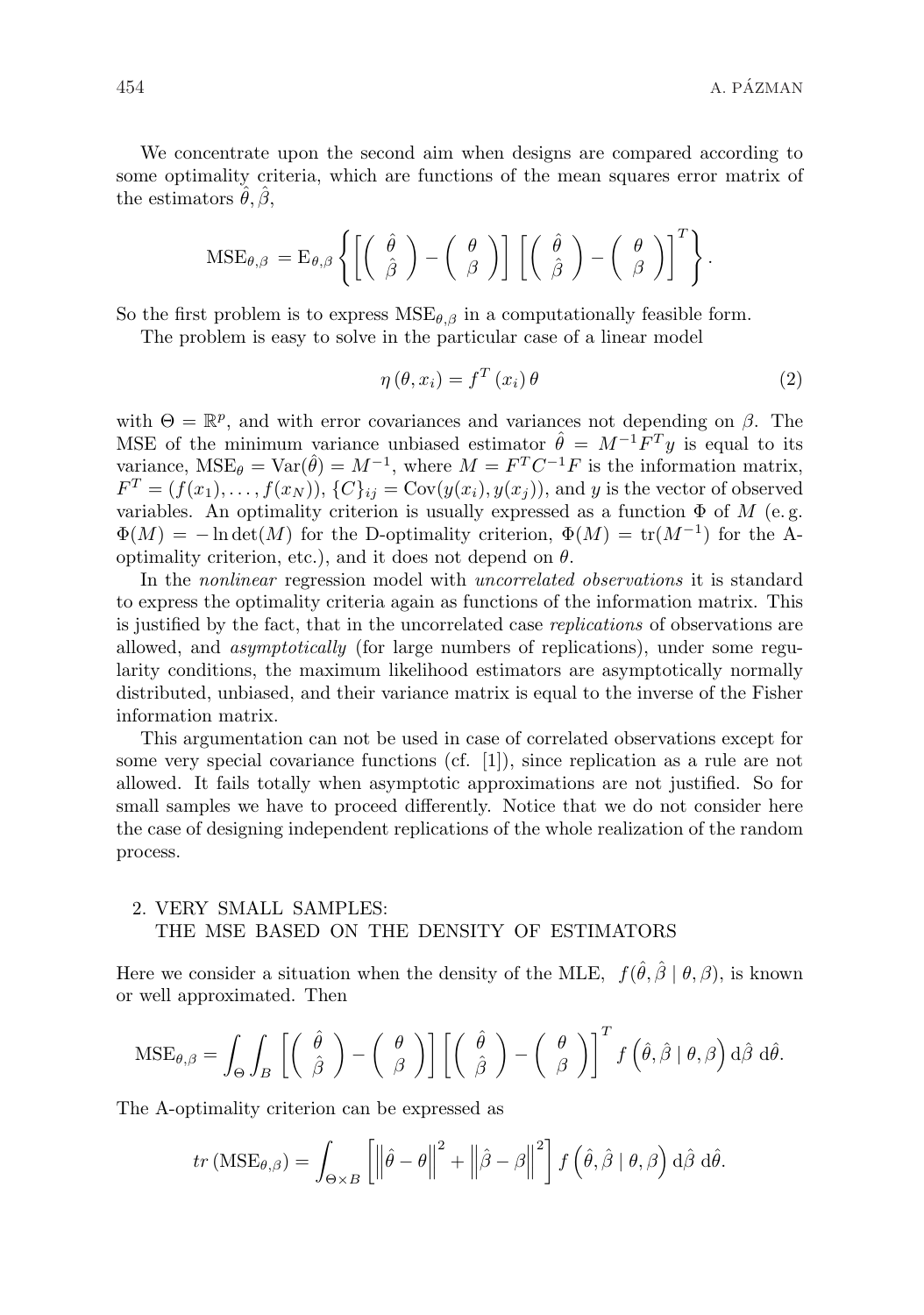In [5] it is shown that also the D-optimality criterion,  $\det(MSE_{\theta,\beta})$ , can be expressed as one multivariate integral, however with a much higher dimension. Such integral representations of optimality criteria are necessary to use methods of stochastic optimization for finding optimum designs numerically. However, because of complexity of such a procedure, it can be used only when the number of parameters and the number of observations are very small.

This approach is also restricted by the necessity to know  $f(\hat{\theta}, \hat{\beta} | \theta, \beta)$ . Until now we have realistically applicable expressions only for the case that  $\beta$  is known (i.e.  $C(\beta) = C$ ) and that the errors are normal. Then for small dimensions of  $\theta$ , the density of  $\hat{\theta}$  on int( $\Theta$ ) is very well approximated by the expression (cf. [8] or [9])

$$
q\left(\hat{\theta} \mid \theta\right) = \frac{\det\left[Q\left(\hat{\theta}, \theta\right)\right]}{(2\pi)^{p/2} \det^{1/2}\left[M\left(\hat{\theta}\right)\right]} \exp\left\{-\frac{1}{2}\left[\eta\left(\hat{\theta}\right) - \eta\left(\theta\right)\right]^T C^{-1} P^{\hat{\theta}}\left[\eta\left(\hat{\theta}\right) - \eta\left(\theta\right)\right]\right\}
$$

where  $\eta(\theta) = (\eta(\theta, x_1), \dots, \eta(\theta, x_N))^T$ ,  $M(\theta)$  is the Fisher information matrix,  $P^{\theta}$ is a projector, and  $Q(\hat{\theta}, \theta)$  is a modification of the observed Fisher information matrix:

$$
P^{\theta} = \frac{\partial \eta(\theta)}{\partial \theta^{T}} M^{-1}(\theta) \frac{\partial \eta^{T}(\theta)}{\partial \theta} C^{-1}
$$
  

$$
\left\{ Q\left(\hat{\theta}, \theta\right) \right\}_{i,j} = M\left(\hat{\theta}\right) + \left[ \eta\left(\hat{\theta}\right) - \eta(\theta) \right]^{T} C^{-1} \left[ I - P^{\hat{\theta}} \right] \frac{\partial^{2} \eta(\theta)}{\partial \theta_{i} \partial \theta_{j}} \Big|_{\hat{\theta}}.
$$

Cf. [11] for the use of  $q(\hat{\theta} | \theta)$  for obtaining A-optimal designs via the Kiefer– Wolfowitz stochastic optimization. The observations have been supposed uncorrelated, but for a correlated case the method is exactly the same. A method for dealing with that part of the probability distribution of  $\hat{\theta}$  which is located on the boundary of  $\Theta$  is explained in [11].

In case that the dimension of  $\theta$  is higher, the expression  $q(\hat{\theta} | \theta)$  must be corrected, in that instead of  $det[Q(\hat{\theta},\theta)]$  we write an expression which is a polynomial in the components of  $Q(\hat{\theta}, \theta)$  and of the components of the Riemannian curvature tensor of the expectation surface  $\{\eta(\theta): \theta \in \Theta\}$  (cf. [9]). In this more complicated case accelerated stochastic optimization methods must be applied (cf. [5]).

Although the presented approach of [5] gives very accurate approximations for MSE and for optimality criteria, it can be used only for rather small dimensions of  $\theta$ (because of difficulties with the density of  $\theta$ ), and also for a rather small number of design points (because of the complexity of the stochastic approximation method). So it make sense to consider further approximations of MSE for small or moderate N.

### 3. THE FISHER INFORMATION MATRIX AND THE EXPONENTIAL REPRESENTATION OF THE MODEL

For a fixed design we write the nonlinear regression model (1) in a vector form

$$
y = \eta(\theta) + \varepsilon \tag{3}
$$
  

$$
\varepsilon \sim \mathcal{N}(0, C(\beta))
$$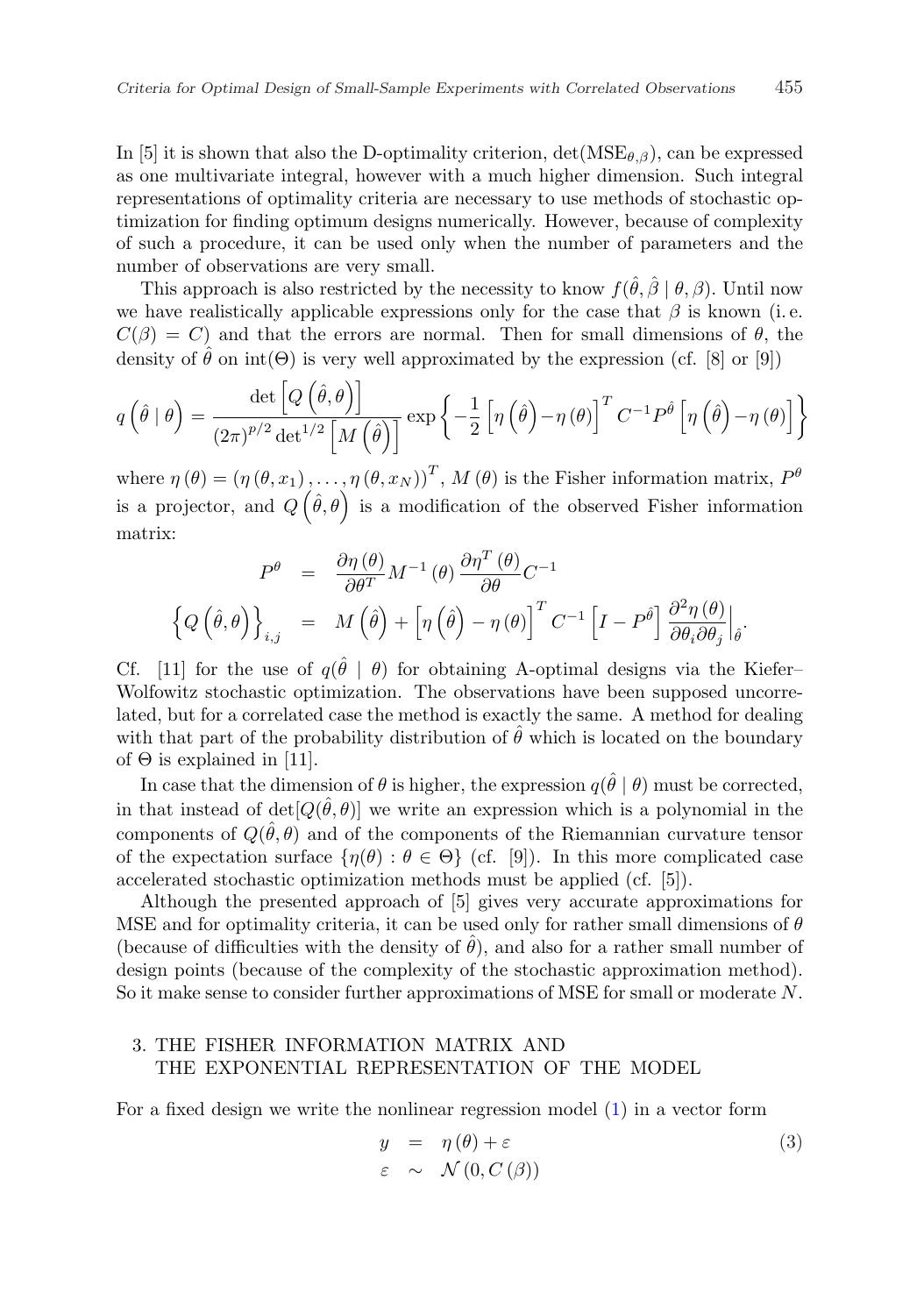where  $y^T = (y(x_1), \ldots, y(x_N))$ . We suppose that the mapping  $\theta \in \Theta \to \eta(\theta) \in \mathbb{R}^N$ is one-to-one, and the  $N \times N$  covariance matrix  $C(\beta)$  with entries  $C(x_i, x_j, \beta)$  is nonsingular. Suppose also that  $\theta$  and  $\beta$ , the true values of  $\theta$  and  $\beta$ , are points of the interiors  $int(\Theta)$ , resp.  $int(B)$ . We consider the MLE

$$
\left(\hat{\theta}^T, \hat{\beta}^T\right)^T = \arg\max_{\theta \in \Theta, \beta \in B} \ln f(y \mid \theta, \beta)
$$

where

$$
-\ln f(y \mid \theta, \beta) = \frac{1}{2} \left\{ \left[ y - \eta(\theta) \right]^T C^{-1}(\beta) \left[ y - \eta(\theta) \right] + \frac{1}{2} \ln \det \left[ C(\beta) \right] + \frac{N}{2} \ln \left( 2\pi \right) \right\}.
$$
\n(4)

By taking derivatives we obtain that the Fisher information matrix of model (3) is (cf. [10] for details)

$$
M(\theta,\beta) = \mathbf{E}_{\theta,\beta} \left\{ -\begin{pmatrix} \frac{\partial^2 \ln f(y|\theta,\beta)}{\partial \theta \partial \theta^T} & \frac{\partial^2 \ln f(y|\theta,\beta)}{\partial \theta \partial \beta^T} \\ \frac{\partial^2 \ln f(y|\theta,\beta)}{\partial \beta \partial \theta^T} & \frac{\partial^2 \ln f(y|\theta,\beta)}{\partial \beta \partial \beta^T} \end{pmatrix} \right\}
$$
  
= 
$$
\begin{pmatrix} \frac{\partial \eta^T(\theta)}{\partial \theta} C^{-1}(\beta) \frac{\partial \eta(\theta)}{\partial \theta^T} & 0 \\ 0 & \frac{1}{2} tr \left\{ C^{-1}(\beta) \frac{\partial C(\beta)}{\partial \beta} C^{-1}(\beta) \frac{\partial C(\beta)}{\partial \beta^T} \right\} \end{pmatrix}.
$$
 (5)

For further analysis in Section 4 we write model (3) in the exponential family form, which will allow us to use standard expressions (6, 7 and 8) for the mean, variances and the Fisher information matrix. We have

$$
\ln f(y | \theta, \beta) = y^T C^{-1}(\beta) \eta(\theta) - \frac{1}{2} tr \{ y y^T C^{-1}(\beta) \} - \frac{1}{2} \eta^T(\theta) C^{-1}(\beta) \eta(\theta) - \frac{1}{2} \ln \det [C(\beta)] - \frac{N}{2} \ln (2\pi).
$$

Let us denote

$$
t(y) = \begin{pmatrix} t_1(y) \\ t_2(y) \end{pmatrix} = \begin{pmatrix} y \\ \text{vec}(yy^T) \end{pmatrix}
$$

$$
\gamma(\theta, \beta) = \begin{pmatrix} \gamma_1(\theta, \beta) \\ \gamma_2(\theta, \beta) \end{pmatrix} = \begin{pmatrix} C^{-1}(\beta) \eta(\theta) \\ -\frac{1}{2} \text{vec}[C^{-1}(\beta)] \end{pmatrix}.
$$

The mapping  $C \to \gamma_2 = -\frac{1}{2} \text{vec}[C^{-1}]$  is one-to-one. So we can define a function

$$
\kappa(\gamma) = \kappa(\gamma_1, \gamma_2) = \frac{1}{2} \ln \det(C) + \frac{1}{2} \gamma_1^T C \gamma_1 + \frac{N}{2} \ln(2\pi)
$$

with C depending on  $\gamma_2$ . With this notation we obtain

$$
f(y | \theta, \beta) = \exp \{ t^{T}(y) \gamma(\theta, \beta) - \kappa [\gamma(\theta, \beta)] \}.
$$

Hence  $\{f(y | \theta, \beta) : \theta \in \Theta, \beta \in B\}$  is an exponential family,  $t(y)$  is a sufficient statistics, and  $\gamma(\theta, \beta)$  is the canonical function (cf. [3]). Important here are the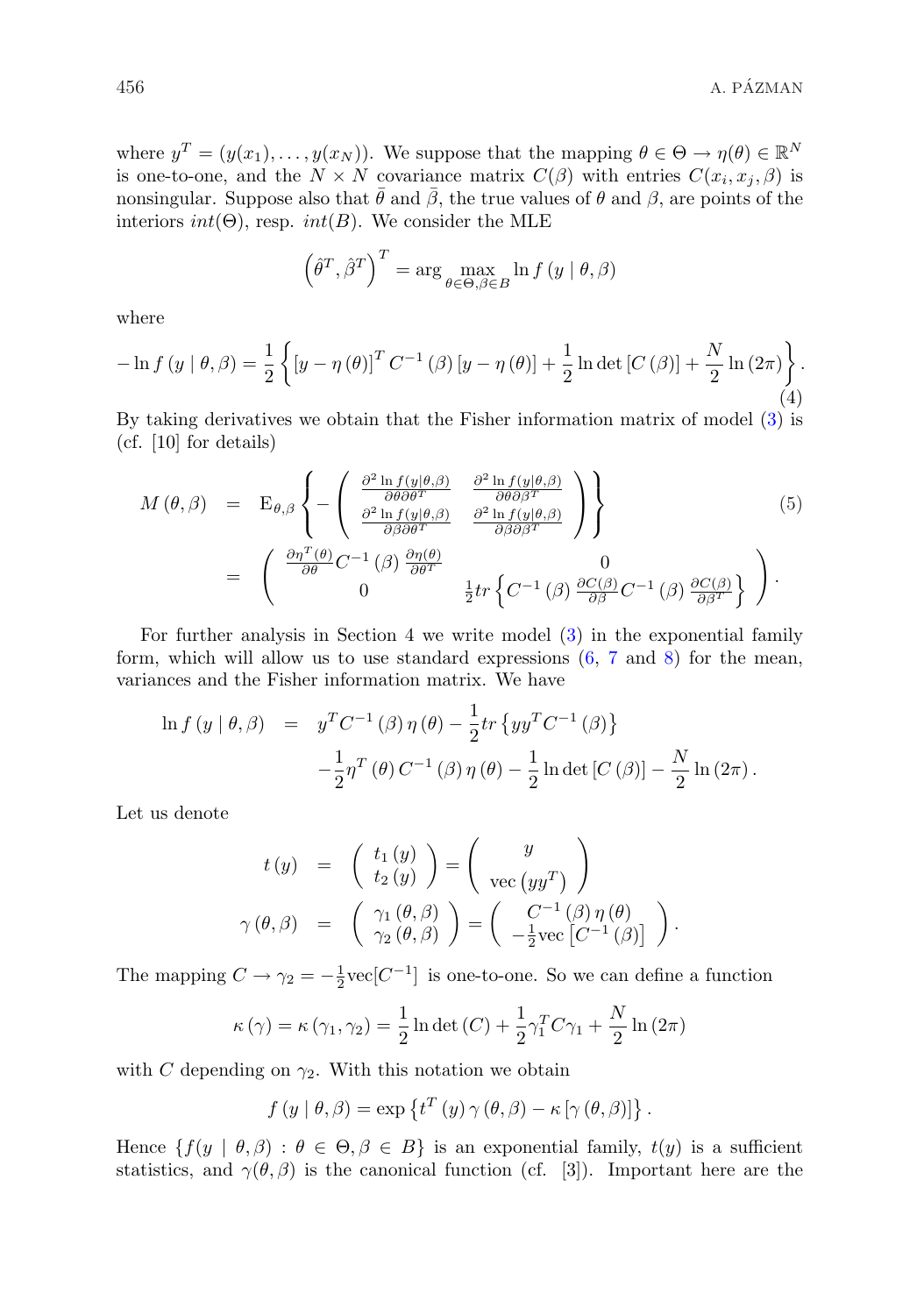following known relations: the mean and the variance of  $t(y)$  in an exponential family are equal to

$$
\mathcal{E}_{\theta,\beta}\left[t\left(y\right)\right] \equiv \mu\left(\theta,\beta\right) = \left[\frac{\partial\kappa\left(\gamma\right)}{\partial\gamma}\right]_{\gamma=\gamma\left(\theta,\beta\right)}\tag{6}
$$

$$
\text{Var}_{\theta,\beta}\left[t\left(y\right)\right] = \left[\frac{\partial^2 \kappa\left(\gamma\right)}{\partial \gamma \partial \gamma^T}\right]_{\gamma = \gamma\left(\theta,\beta\right)}.\tag{7}
$$

Moreover, the Fisher information matrix (5) can be expressed equivalently in the form

$$
M(\theta,\beta) = \begin{pmatrix} \frac{\partial \gamma^T(\theta,\beta)}{\partial \theta} \\ \frac{\partial \gamma^T(\theta,\beta)}{\partial \beta} \end{pmatrix} \begin{bmatrix} \frac{\partial^2 \kappa(\gamma)}{\partial \gamma \partial \gamma^T} \end{bmatrix}_{\gamma = \gamma(\theta,\beta)} \begin{pmatrix} \frac{\partial \gamma(\theta,\beta)}{\partial \theta^T} & \frac{\partial \gamma(\theta,\beta)}{\partial \beta^T} \end{pmatrix} . \tag{8}
$$

### 4. APPROXIMATION OF MLE AND MSE WHEN THE VARIANCES OF THE OBSERVED VARIABLES ARE SMALL

When the variances of the observed variables  $y(x_i)$  are small, then the variances of all components of  $t(y)$  are small as well. Indeed, we have just to consider the components of  $t_2(y)$ . In an abbreviated notation we obtain

$$
\begin{array}{rcl}\n\text{Var}\left[y_i y_j\right] & = & \text{E}\left[y_i y_j - C_{ij} - \eta_i \eta_j\right]^2 \\
& = & \text{E}\left[\varepsilon_i \varepsilon_j + \varepsilon_i \eta_j + \varepsilon_j \eta_i - C_{ij}\right]^2 \\
& = & \text{E}\left[\varepsilon_i^2 \varepsilon_j^2\right] + C_{ii} \eta_j^2 + C_{jj} \eta_i^2 + C_{ij} \eta_i \eta_j\n\end{array}
$$

and by the Schwarz inequality we have  $\mathbb{E}^2[\varepsilon_i^2 \varepsilon_j^2] \leq \mathbb{E}[\varepsilon_i^4] \mathbb{E}[\varepsilon_j^4] = 9C_{ii}^2C_{jj}^2$ ,  $|C_{ij}|^2 \leq$  $C_{ii}C_{jj}$ . So the variances of all components of  $t(y)$  tend to zero with the same spead as the variances of the observed  $y_i$ .

The MLE can be expressed as a function of the sufficient statistics  $t = t(y)$ 

$$
\begin{pmatrix}\n\hat{\theta} \\
\hat{\beta}\n\end{pmatrix} = \arg \max_{\theta \in \Theta, \beta \in B} \left\{ t^T \gamma(\theta, \beta) - \kappa [\gamma(\theta, \beta)] \right\}.
$$
\n(9)

The domain where this estimator is defined is equal to

$$
T = \left\{ t = \left( \begin{array}{c} y \\ \text{vec}(yy^T) \end{array} \right) : y \in \mathbb{R}^N \right\}.
$$

We define

$$
T^* = \left\{ t = \left( \begin{array}{c} y \\ \text{vec}(Z) \end{array} \right) : y \in \mathbb{R}^N, Z \in \mathbb{R}^{N \times N} \text{ and positive semidefinite} \right\}
$$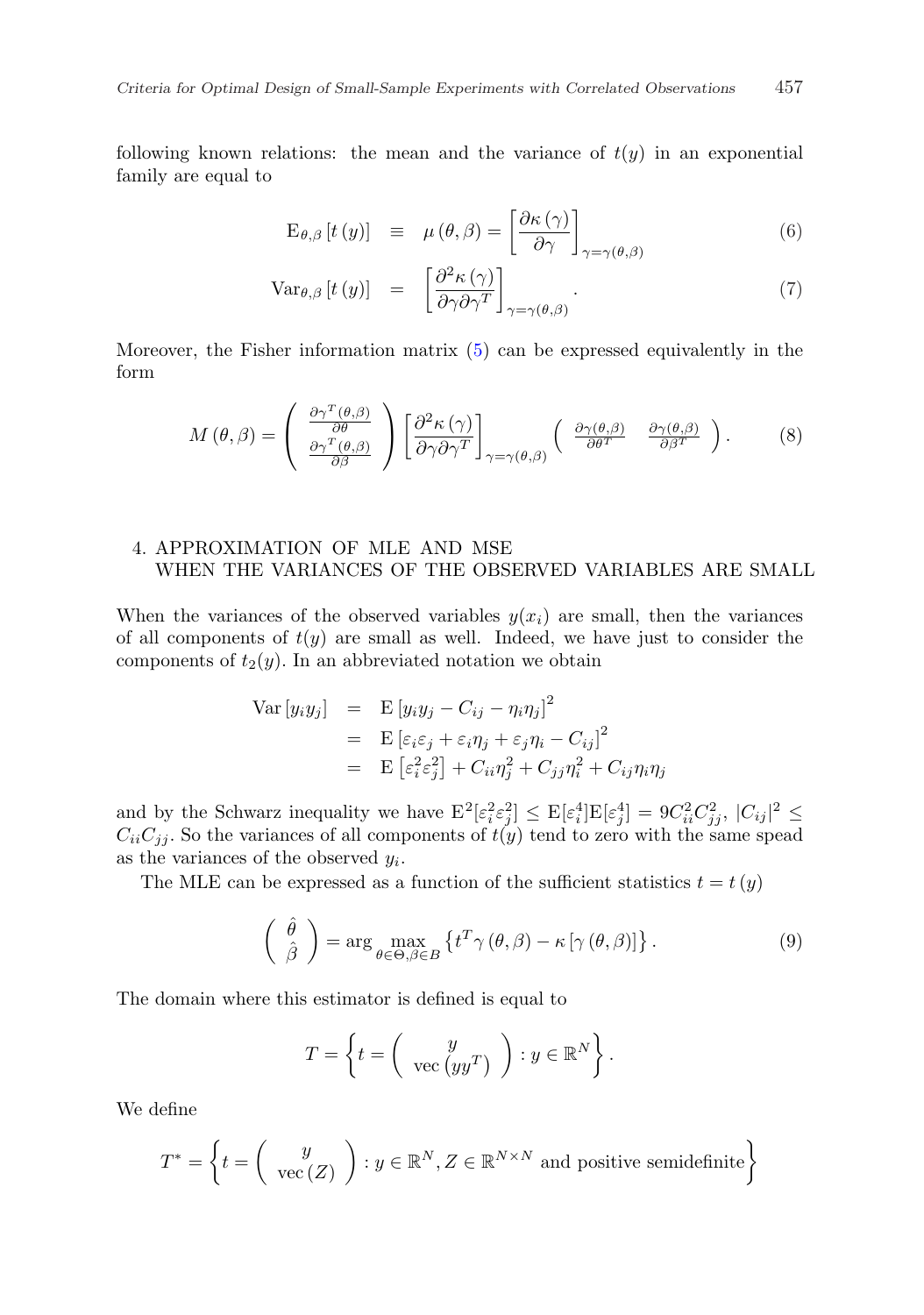and we denote by  $\begin{pmatrix} \tilde{\theta}(t) \\ \tilde{\rho}(t) \end{pmatrix}$  $\tilde{\beta}\left(t\right)$ ) the extension of  $\begin{pmatrix} \hat{\theta}(t) \\ \hat{\theta}(t) \end{pmatrix}$  $\hat{\beta}\left(t\right)$  $\Big)$  from T to  $T^*$ 

$$
\begin{aligned}\n\left(\begin{array}{c}\n\tilde{\theta}(t) \\
\tilde{\beta}(t)\n\end{array}\right) &= \arg\max_{\theta \in \Theta, \beta \in B} \{y^T C^{-1}(\beta) \eta(\theta) - \frac{1}{2} tr \left[ Z C^{-1}(\beta) \right] \\
&\quad - \frac{1}{2} \eta^T(\theta) C^{-1}(\beta) \eta(\theta) - \frac{1}{2} \ln \det \left[ C(\beta) \right] \} \\
&= \arg\max_{\theta, \beta} \{ t \gamma(\theta, \beta) - \kappa \left[ \gamma(\theta, \beta) \right] \}; \quad t \in T^*.\n\end{aligned} \tag{10}
$$

Notice that this is just a mapping, not an estimator. The idea is to express it as a Taylor expansion around the point

$$
\bar{\mu} = \mu \left( \bar{\theta}, \bar{\beta} \right) = \begin{pmatrix} \mathcal{E}_{\bar{\theta}, \bar{\beta}} \left( y \right) \\ \text{vec} \left[ \mathcal{E}_{\bar{\theta}, \bar{\beta}} \left( y y^T \right) \right] \end{pmatrix} = \begin{pmatrix} \eta \left( \bar{\theta} \right) \\ \text{vec} \left[ C \left( \bar{\beta} \right) + \eta \left( \bar{\theta} \right) \eta^T \left( \bar{\theta} \right) \right] \end{pmatrix}.
$$

So we have

$$
\tilde{\theta}(t) = \tilde{\theta}[\bar{\mu}] + \frac{\partial \tilde{\theta}(t)}{\partial t^T}\Big|_{t=\bar{\mu}} (t-\bar{\mu})
$$

$$
+ \frac{1}{2} (t-\bar{\mu})^T \left[ \frac{\partial^2 \tilde{\theta}(t)}{\partial t \partial t^T} \right]_{t=q} (t-\bar{\mu})
$$

and similarly for  $\tilde{\beta}(t)$ . Here q is a point between t and  $\bar{\mu}$ . Since  $\tilde{\theta}(t)$  is an extension of  $\hat{\theta}(t)$  we can write for  $t \in T$ 

$$
\hat{\theta}(t) \doteq \tilde{\theta} \left[ \bar{\mu} \right] + \frac{\partial \tilde{\theta}(t)}{\partial t^T} \Big|_{t = \bar{\mu}} \left( t - \bar{\mu} \right).
$$

We neglected the term quadratic in  $t$  since the variances of the components of the statistics  $t$  are small. Similarly

$$
\hat{\beta}(t) \doteq \tilde{\beta} \left[ \bar{\mu} \right] + \frac{\partial \tilde{\beta}(t)}{\partial t^T} \Big|_{t = \bar{\mu}} (t - \bar{\mu}).
$$

We can prove that

$$
\tilde{\theta}\left[\bar{\mu}\right] = \bar{\theta}, \quad \tilde{\beta}\left[\bar{\mu}\right] = \bar{\beta} \tag{11}
$$

$$
\begin{pmatrix}\n\frac{\partial \tilde{\theta}(t)}{\partial t^T} \\
\frac{\partial \tilde{\beta}(t)}{\partial t^T}\n\end{pmatrix}_{t=\bar{\mu}} = M^{-1} \left( \bar{\theta}, \bar{\beta} \right) \begin{pmatrix}\n\frac{\partial \gamma^T}{\partial \theta} \\
\frac{\partial \gamma^T}{\partial \beta}\n\end{pmatrix}_{\bar{\theta}, \bar{\beta}}.
$$
\n(12)

Indeed, using the notation  $\delta^T = (\theta^T, \beta^T)$  we write (10) in the form

$$
\tilde{\delta}(t) = \arg\max_{\delta} \left\{ t \gamma(\delta) - \kappa [\gamma(\delta)] \right\}.
$$

We take the derivative of  $\{t \gamma(\delta) - \kappa[\gamma(\delta)]\}$  and use (6)

$$
\[t - \mu\left(\tilde{\delta}\left(t\right)\right)\right]^T \frac{\partial \gamma\left(\delta\right)}{\partial \delta^T}\Big|_{\tilde{\delta}(t)} = 0
$$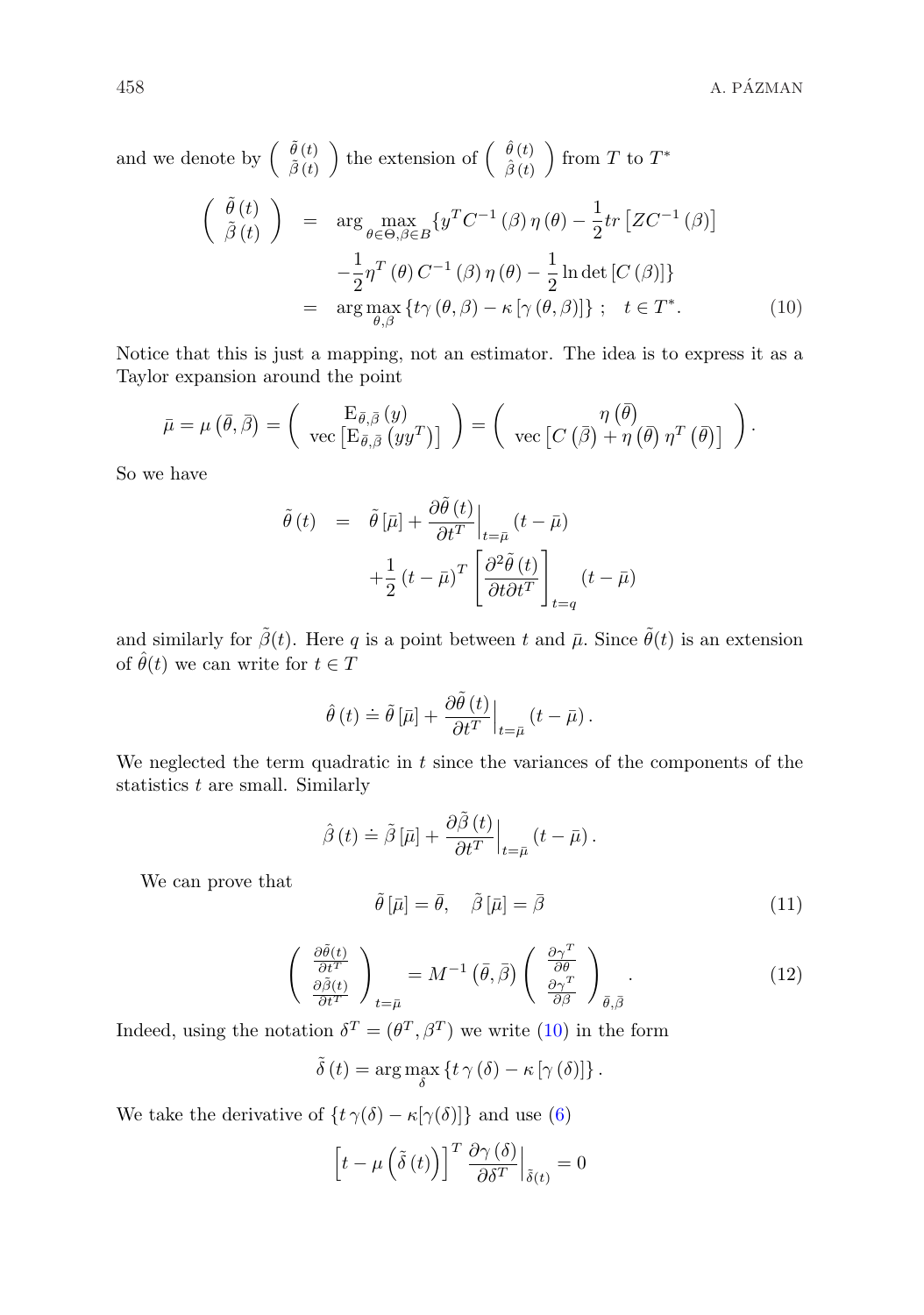and put  $t = \mu(\bar{\delta}) = \bar{\mu}$  to obtain (11). Taking the derivative once more but with respect to  $t$  we obtain

$$
\left[I - \frac{\partial \tilde{\delta}^{T}(t)}{\partial t} \frac{\partial \mu^{T}(\delta)}{\partial \delta}\Big|_{\tilde{\delta}(t)}\right] \frac{\partial \gamma(\delta)}{\partial \delta^{T}}\Big|_{\tilde{\delta}(t)} + \left[t - \mu\left(\tilde{\delta}(t)\right)\right]^{T} \frac{\partial^{2} \gamma(\delta)}{\partial \delta \partial \delta^{T}}\Big|_{\tilde{\delta}(t)} \frac{\partial \tilde{\delta}(t)}{\partial t} = 0.
$$

The second term is zero if  $t = \mu(\overline{\delta})$ . By the implicit function theorem ([14], p. 41) we have that  $\frac{\partial \tilde{\delta}^{T}(t)}{\partial t}$  is the solution of this equation, hence

$$
\frac{\partial \tilde{\delta}^{T} (t)}{\partial t}\Big|_{t=\mu\left(\bar{\delta}\right)} = \frac{\partial \gamma\left(\delta\right)}{\partial \delta^{T}}\Big|_{\bar{\delta}} M^{-1} \left(\bar{\delta}\right)
$$

since from (8) it follows that  $M(\delta) = \frac{\partial \mu^T(\delta)}{\partial \delta}$  $\frac{\partial \gamma(\delta)}{\partial \delta^T}$ . This proves (12) (cf. [10] for more details).

So we obtain that in case of small variances of  $y(x_i)$  the approximate expression for the MLE is

$$
\begin{pmatrix}\n\hat{\theta} \\
\hat{\beta}\n\end{pmatrix} \doteq \begin{pmatrix}\n\bar{\theta} \\
\bar{\beta}\n\end{pmatrix} + M^{-1} (\bar{\theta}, \bar{\beta}) \begin{pmatrix}\n\frac{\partial \gamma^T}{\partial \theta} \\
\frac{\partial \gamma^T}{\partial \beta}\n\end{pmatrix}_{\bar{\theta}, \bar{\beta}} (t - \bar{\mu}).
$$
\n(13)

This gives

$$
\mathrm{E}_{\bar{\theta},\bar{\beta}}\left[\left(\begin{array}{c} \hat{\theta} \\ \hat{\beta} \end{array}\right)\right]\doteq \left(\begin{array}{c} \bar{\theta} \\ \bar{\beta} \end{array}\right)
$$

$$
\begin{array}{rcl}\n\operatorname{Var}_{\bar{\theta},\bar{\beta}}\left[\left(\begin{array}{c} \hat{\theta} \\ \hat{\beta} \end{array}\right)\right] & \doteq& M^{-1}\left(\bar{\theta},\bar{\beta}\right)\left(\begin{array}{c} \frac{\partial\gamma^{T}}{\partial\theta} \\ \frac{\partial\gamma^{T}}{\partial\beta} \end{array}\right)_{\bar{\theta},\bar{\beta}} \operatorname{Var}_{\bar{\theta},\bar{\beta}}\left(t\right) & \left(\frac{\partial\gamma}{\partial\theta^{T}}\frac{\partial\gamma}{\partial\beta^{T}}\right)M^{-1}\left(\bar{\theta},\bar{\beta}\right) \\
& =& M^{-1}\left(\bar{\theta},\bar{\beta}\right)\n\end{array}
$$

where we used (7) and (8). Hence within this approximation  $MSE_{\bar{\theta}, \bar{\beta}} = M^{-1}(\bar{\theta}, \bar{\beta})$ with  $M(\bar{\theta}, \bar{\beta})$  given by (5). Notice that this does not mean that  $\hat{\beta}$  is approximately normally distributed, although  $\hat{\beta}$  is expressed as a linear function of t, since by definition t is a quadratic function of the observed variables  $y(x_i)$ .

Summarizing, in case that the errors are normally distributed with sufficiently small variances, the mean square error matrix of MLE is approximately equal to the inverse of the information matrix even for small samples. We can apply criteria functions  $\Phi$  like in the linear model, just the resulting criteria depend on  $\hat{\theta}, \hat{\beta}$ . For design purposes we do not interpret  $\bar{\theta}, \bar{\beta}$  as the true parameter values, but as some parameter values taken ad hoc, and we suppose that the true parameter values are in a neighborhood of  $\bar{\theta}$ ,  $\bar{\beta}$ . As known, this "local" feature of optimality criteria is unavoidable in nonlinear models.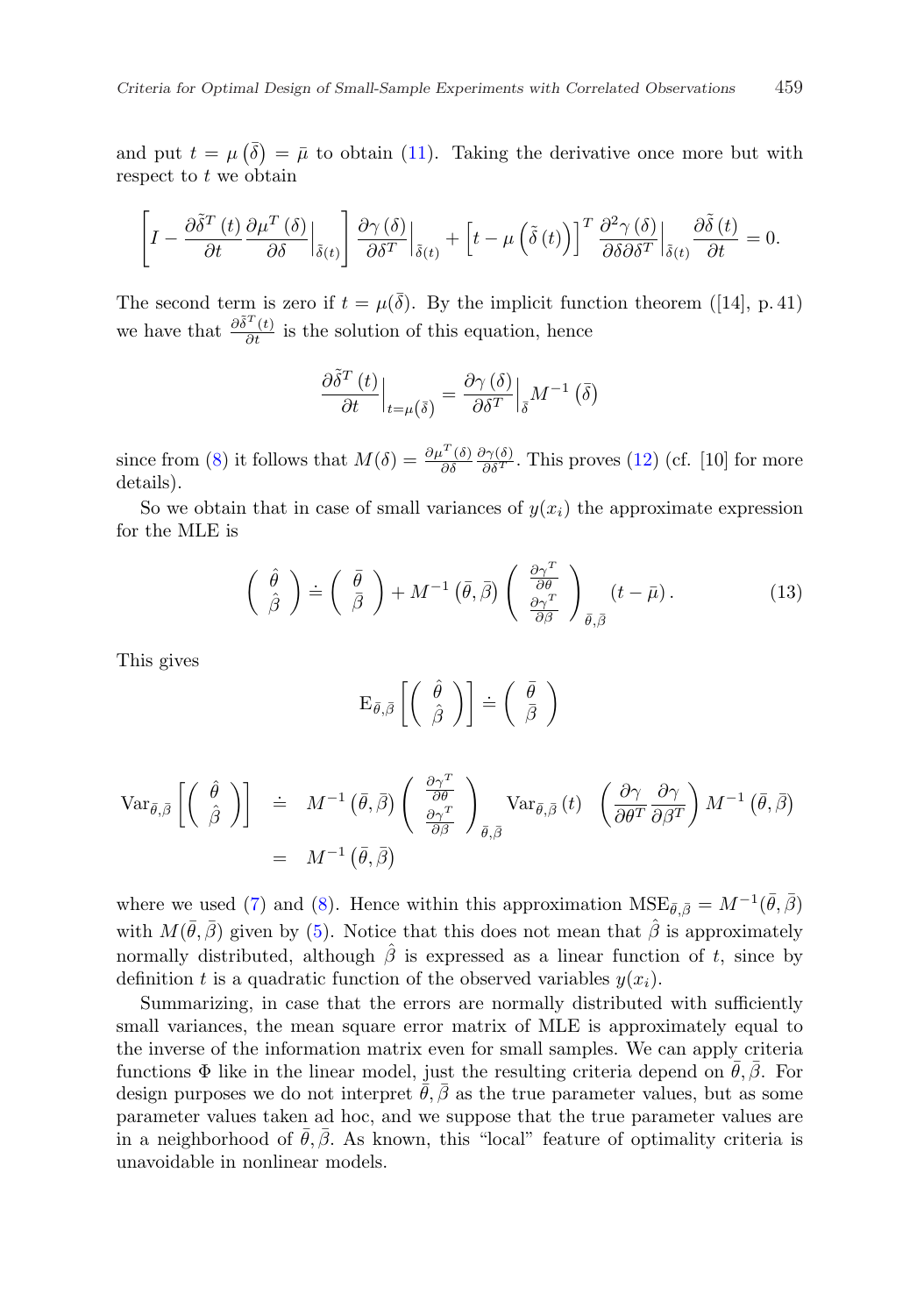#### 5. SOME BASIC PROPERTIES OF OPTIMALITY CRITERIA AND THE CRITERION OF UNIVERSAL OPTIMALITY

Optimality criteria in linear models can be derived from geometrical properties of the confidence ellipsoid for  $\theta$ . This is not possible here, since  $\hat{\beta}$  is not distributed normally, even within the considered approximation, and confidence regions are not ellipsoids. However, still remains the interpretation through the variance matrices of  $\hat{\theta}$  and  $\hat{\beta}$ , and according to the results of Section 4, a criterion can be still be expressed as a function  $\Phi[M]$  of the information matrix  $M = M(\bar{\theta}, \bar{\beta})$ . Since this matrix depends also on the design, say  $A = \{x_1, \ldots, x_N\}$ , we write it sometimes as  $M(A;\bar{\theta},\bar{\beta}).$ 

The aim of this section is to summaries known properties of criteria functions Φ which can be transferred (eventually after some minor changes) from the linear model (2) with uncorrelated observations and with allowed replications, to model (3) allowing no replications.

A good design should give a small variance matrix, therefore traditionally, in most books on experimental design, the function  $\Phi$  is related to the variance matrix, and it is antiisotonic, i.e. if  $M^* - M$  is p.s.d., then  $\Phi[M^*] \leq \Phi[M]$  (since the variances are  $[M^*]^{-1}$  and  $[M]^{-1}$ ). Alternatively, as pointed out in [12], criteria should be "information criteria" i. e. they should have following properties:

- i) nonnegativity:  $\Phi(M) \geq 0$ ,
- ii) isotonicity  $M^* M = p.s.d. \Rightarrow \Phi[M^*] \ge \Phi[M]$
- iii) positive homogeneity:  $\Phi[kM] = k\Phi[M]$ ;  $k > 0$
- iv) superadditivity:  $\Phi[M + M^*] \ge \Phi[M] + \Phi[M^*]$ .

For example,  $\Phi[M] = -\ln \det[M]$ , or  $\Phi[M] = \text{tr}[M^{-1}]$  are antiisotonic forms of the criteria of D- or of A-optimality,  $\Phi[M] = \ln \det[M]$  is an isotonic form of the criterion of D-optimality, which is not homogeneous, and  $\Phi[M] = [\det(M)]^{1/(p+q)}$ or  $\Phi[M] = 1/\text{tr}[M^{-1}]$  are isotonic, homogeneous and concave (superadditive) forms of the criteria of D- or A-optimality. Notice that we consider the two functions  $\ln \det[M]$ , and  $[\det(M)]^{1/(p+q)}$  as different forms of the same criterion, since they induce the same ordering of information matrices.

A direct consequence of these properties is that  $\Phi$  is concave (cf. [12]). The properties  $i$ ) – iv) are important to define with a proper scaling the relative efficiency of an experiment (or a design with the matrix  $M$ ) with respect to another reference experiment with  $M^*$ 

$$
eff_{\Phi}[M \mid M^*] = \frac{\Phi[M]}{\Phi[M^*]}.
$$
\n(14)

The information matrix  $M^*$  is used to be "the largest in the given situation". Standardly one takes in the linear model with replications

$$
M^* = \arg\max_{M} \Phi\left[M\right] \tag{15}
$$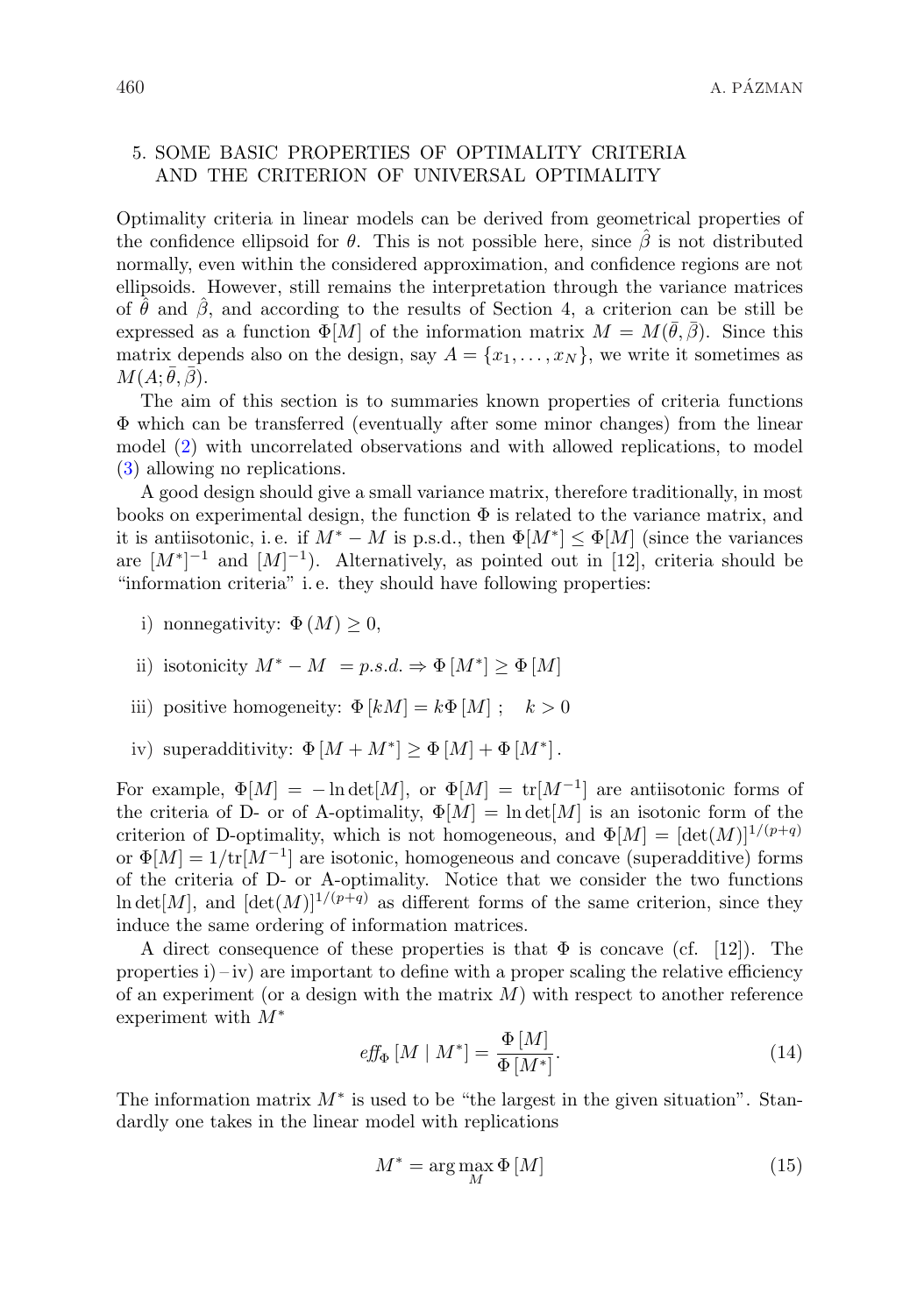where  $M^*$  is computed by convex methods. We can not do this in model  $(3)$ , so we propose to take  $M^* = M(\mathcal{X}; \bar{\theta}, \bar{\beta})$ , since the largest possible information is obtained when we observe the whole process. (Technical problems connected with the definition of  $M(\mathcal{X}; \bar{\theta}, \bar{\beta})$  evidently disappear when  $\mathcal{X}$  is a finite set.)

The choice of a suitable optimality criterion is sometime ambiguous, and we would like to have designs which are "quite good" with respect to a class of optimality criteria. One can speak about "universal optimality", when this class is very large. Such a class is evidently the class K of all criteria  $\Phi$  which have properties i) – iv), and which are orthogonally invariant, i. e. such that

$$
\Phi\left(M\right) = \Phi\left(UMU^{T}\right)
$$

for every orthogonal matrix U. Not only the D- and A-optimality criterion belongs to this class, but also all criteria commonly used in case that we want to estimate all parameters  $\theta_i$  and  $\beta_j$ . The "criterion of universal optimality" related to the class  $K$  is equal to "the worst efficiency in the class  $K$ "

$$
\Psi\left[M\left(A;\bar{\theta},\bar{\beta}\right)\right]=\inf_{\Phi\in\mathcal{K}}\frac{\Phi\left(M\left(A;\bar{\theta},\bar{\beta}\right)\right)}{\Phi\left(M\left(\mathcal{X};\bar{\theta},\bar{\beta}\right)\right)}.
$$

However, to deal directly with such a complex criterion is impossible. Surprisingly, we have the following fundamental result

$$
\inf_{\Phi \in \mathcal{K}} \frac{\Phi\left(M\left(A; \bar{\theta}, \bar{\beta}\right)\right)}{\Phi\left(M\left(\mathcal{X}; \bar{\theta}, \bar{\beta}\right)\right)} = \min_{1 \le k \le p+q} \frac{\Phi_{\mathcal{E}_k}\left(M\left(A; \bar{\theta}, \bar{\beta}\right)\right)}{\Phi_{\mathcal{E}_k}\left(M\left(\mathcal{X}; \bar{\theta}, \bar{\beta}\right)\right)}
$$
(16)

where

$$
\Phi_{\mathcal{E}_{k}}\left(M\right)=\sum_{i=1}^{k}\lambda_{i}\left(M\right)
$$

is the sum of k minimal eigenvalues of the matrix M. (We remind that  $M(A; \bar{\theta}, \bar{\beta})$ is a  $(p+q) \times (p+q)$  matrix.) As a consequence, instead of considering the extremely large class K we have to consider a finite number of criteria  $\Phi_{\mathcal{E}_k}(M)$ , where evidently  $\Phi_{\text{E}_1}(M)$  is the well known criterion of E-optimality. Such a result has been first time proved in [6], Theorem 6, in the context of design in linear experiments with uncorrelated observation, i. e. using the definition (15). However, if we go carefully through the proof of the "auxiliary" Theorem 5 in [6], we see that it works for any positive definite matrix  $M$ , so the inner structure of the information matrix is irrelevant, and the result (16) is obtained straightway from [6] also in a model without replications and with correlated observations.

We end by a brief remark about potential possibilities to compute a design which is (nearly) optimum with respect to a given criterion. Since replications of observations are not allowed, we can not apply convex methods of optimal design, which are known from experiments with uncorrelated observations. But it seems that we can apply without essential difficulties some methods known for linear models with correlated observations, like the method of  $[2]$  (cf.  $[15]$  for a corresponding exchange method) or the method of virtual noise (cf. [7]). More details on the last one extended to the setup of the present paper are given in [10].